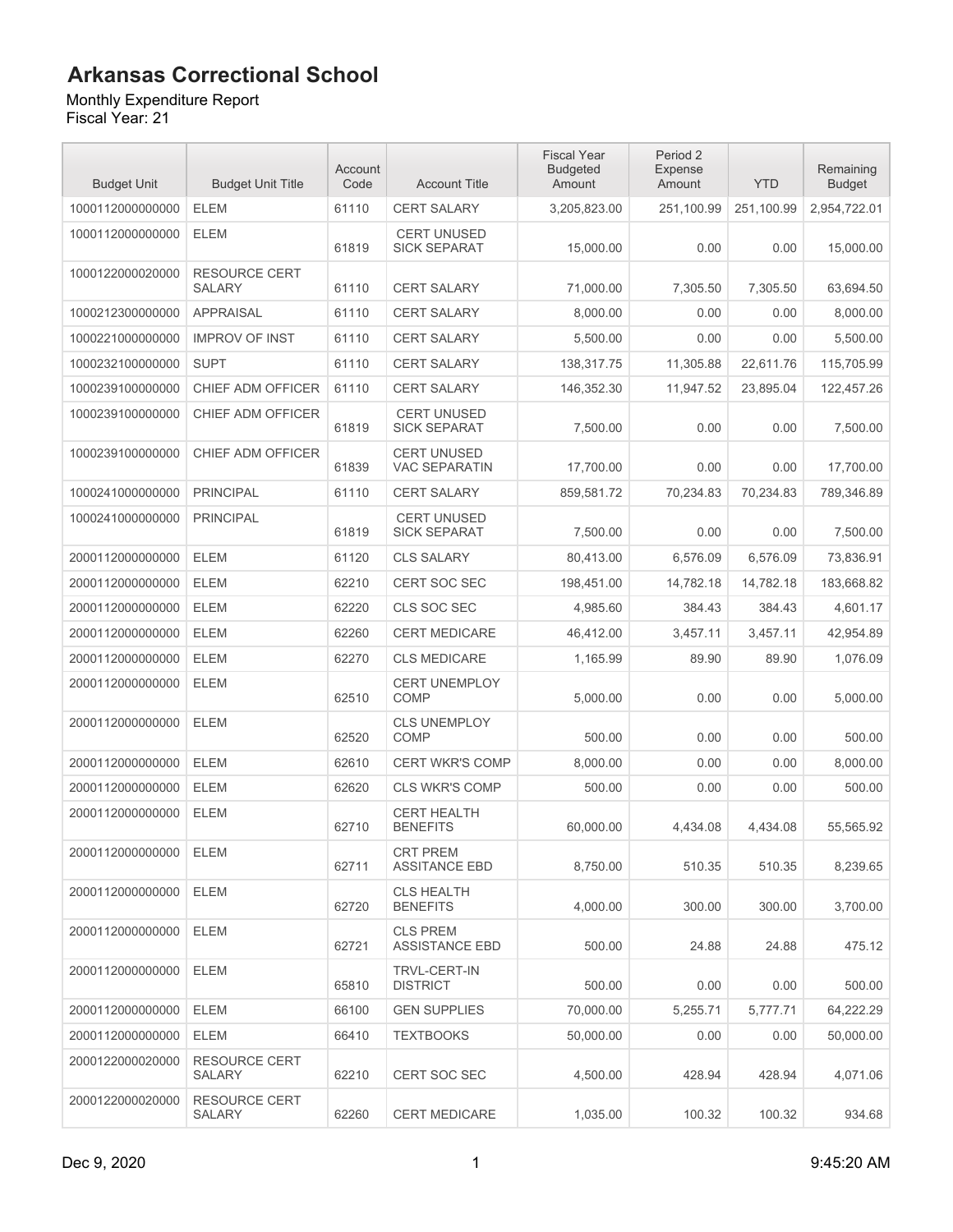#### Monthly Expenditure Report

| <b>Budget Unit</b> | <b>Budget Unit Title</b>              | Account<br>Code | <b>Account Title</b>                          | <b>Fiscal Year</b><br><b>Budgeted</b><br>Amount | Period 2<br>Expense<br>Amount | <b>YTD</b> | Remaining<br><b>Budget</b> |
|--------------------|---------------------------------------|-----------------|-----------------------------------------------|-------------------------------------------------|-------------------------------|------------|----------------------------|
| 2000122000020000   | <b>RESOURCE CERT</b><br><b>SALARY</b> | 62510           | <b>CERT UNEMPLOY</b><br><b>COMP</b>           | 400.00                                          | 0.00                          | 0.00       | 400.00                     |
| 2000122000020000   | <b>RESOURCE CERT</b><br><b>SALARY</b> | 62610           | <b>CERT WKR'S COMP</b>                        | 300.00                                          | 0.00                          | 0.00       | 300.00                     |
| 2000122000020000   | <b>RESOURCE CERT</b><br><b>SALARY</b> | 62710           | <b>CERT HEALTH</b><br><b>BENEFITS</b>         | 2,000.00                                        | 150.00                        | 150.00     | 1,850.00                   |
| 2000122000020000   | <b>RESOURCE CERT</b><br><b>SALARY</b> | 62711           | <b>CRT PREM</b><br><b>ASSITANCE EBD</b>       | 500.00                                          | 8.61                          | 8.61       | 491.39                     |
| 2000122000020000   | <b>RESOURCE CERT</b><br><b>SALARY</b> | 63230           | PROF-ED-<br>CONSULTING                        | 4,000.00                                        | 0.00                          | 0.00       | 4,000.00                   |
| 2000122000020000   | <b>RESOURCE CERT</b><br><b>SALARY</b> | 65810           | <b>TRVL-CERT-IN</b><br><b>DISTRICT</b>        | 300.00                                          | 0.00                          | 0.00       | 300.00                     |
| 2000122000020000   | <b>RESOURCE CERT</b><br><b>SALARY</b> | 66100           | <b>GEN SUPPLIES</b>                           | 1,000.00                                        | 0.00                          | 0.00       | 1,000.00                   |
| 2000122000020000   | <b>RESOURCE CERT</b><br><b>SALARY</b> | 66510           | <b>SOFTWARE</b><br><b>SUPPLIES</b>            | 1,000.00                                        | 0.00                          | 0.00       | 1,000.00                   |
| 2000212300000000   | <b>APPRAISAL</b>                      | 61120           | <b>CLS SALARY</b>                             | 8,000.00                                        | 0.00                          | 0.00       | 8.000.00                   |
| 2000212300000000   | <b>APPRAISAL</b>                      | 62210           | CERT SOC SEC                                  | 500.00                                          | 0.00                          | 0.00       | 500.00                     |
| 2000212300000000   | <b>APPRAISAL</b>                      | 62220           | CLS SOC SEC                                   | 500.00                                          | 0.00                          | 0.00       | 500.00                     |
| 2000212300000000   | <b>APPRAISAL</b>                      | 62260           | <b>CERT MEDICARE</b>                          | 100.00                                          | 0.00                          | 0.00       | 100.00                     |
| 2000212300000000   | <b>APPRAISAL</b>                      | 62270           | <b>CLS MEDICARE</b>                           | 200.00                                          | 0.00                          | 0.00       | 200.00                     |
| 2000212300000000   | <b>APPRAISAL</b>                      | 62510           | <b>CERT UNEMPLOY</b><br><b>COMP</b>           | 120.00                                          | 0.00                          | 0.00       | 120.00                     |
| 2000212300000000   | <b>APPRAISAL</b>                      | 62520           | <b>CLS UNEMPLOY</b><br>COMP                   | 200.00                                          | 0.00                          | 0.00       | 200.00                     |
| 2000212300000000   | <b>APPRAISAL</b>                      | 62610           | <b>CERT WKR'S COMP</b>                        | 100.00                                          | 0.00                          | 0.00       | 100.00                     |
| 2000212300000000   | <b>APPRAISAL</b>                      | 62620           | <b>CLS WKR'S COMP</b>                         | 200.00                                          | 0.00                          | 0.00       | 200.00                     |
| 2000212300000000   | <b>APPRAISAL</b>                      | 63210           | <b>INSTRUCT SVS</b><br><b>PROF &amp; TECH</b> | 175,000.00                                      | 0.00                          | 400.00     | 174,600.00                 |
| 2000212300000000   | <b>APPRAISAL</b>                      | 66100           | <b>GEN SUPPLIES</b>                           | 90,000.00                                       | 0.00                          | 0.00       | 90,000.00                  |
| 2000221000000000   | <b>IMPR OF</b><br><b>INSTRUCTION</b>  | 62210           | CERT SOC SEC                                  | 400.00                                          | 0.00                          | 0.00       | 400.00                     |
| 2000221000000000   | <b>IMPR OF</b><br><b>INSTRUCTION</b>  | 62260           | <b>CERT MEDICARE</b>                          | 200.00                                          | 0.00                          | 0.00       | 200.00                     |
| 2000221300000000   | <b>INSTR STAFF TRNG</b>               | 63310           | <b>INSTR STAFF</b><br><b>TRNG CERT</b>        | 40,000.00                                       | 2,780.81                      | 3,055.06   | 36,944.94                  |
| 2000221300000000   | <b>INSTR STAFF TRNG</b>               | 63320           | <b>CLASSIFIED</b>                             | 3,000.00                                        | 0.00                          | 0.00       | 3,000.00                   |
| 2000221300000000   | <b>INSTR STAFF TRNG</b>               | 65810           | <b>TRVL-CERT-IN</b><br><b>DISTRICT</b>        | 3,000.00                                        | 1,092.84                      | 1,092.84   | 1,907.16                   |
| 2000221300000000   | <b>INSTR STAFF TRNG</b>               | 65850           | <b>TRVL CERT OUT</b><br><b>STATE</b>          | 6.000.00                                        | 0.00                          | 0.00       | 6,000.00                   |
| 2000221300000000   | <b>INSTR STAFF TRNG</b>               | 65880           | <b>MEALS</b>                                  | 7,000.00                                        | 0.00                          | 0.00       | 7,000.00                   |
| 2000221300000000   | <b>INSTR STAFF TRNG</b>               | 65890           | <b>LODGING</b>                                | 18,000.00                                       | 0.00                          | 0.00       | 18,000.00                  |
| 2000223000000000   | <b>INSTR TECHN</b>                    | 63550           | <b>SOFTWARE</b>                               | 1,000.00                                        | 0.00                          | 0.00       | 1,000.00                   |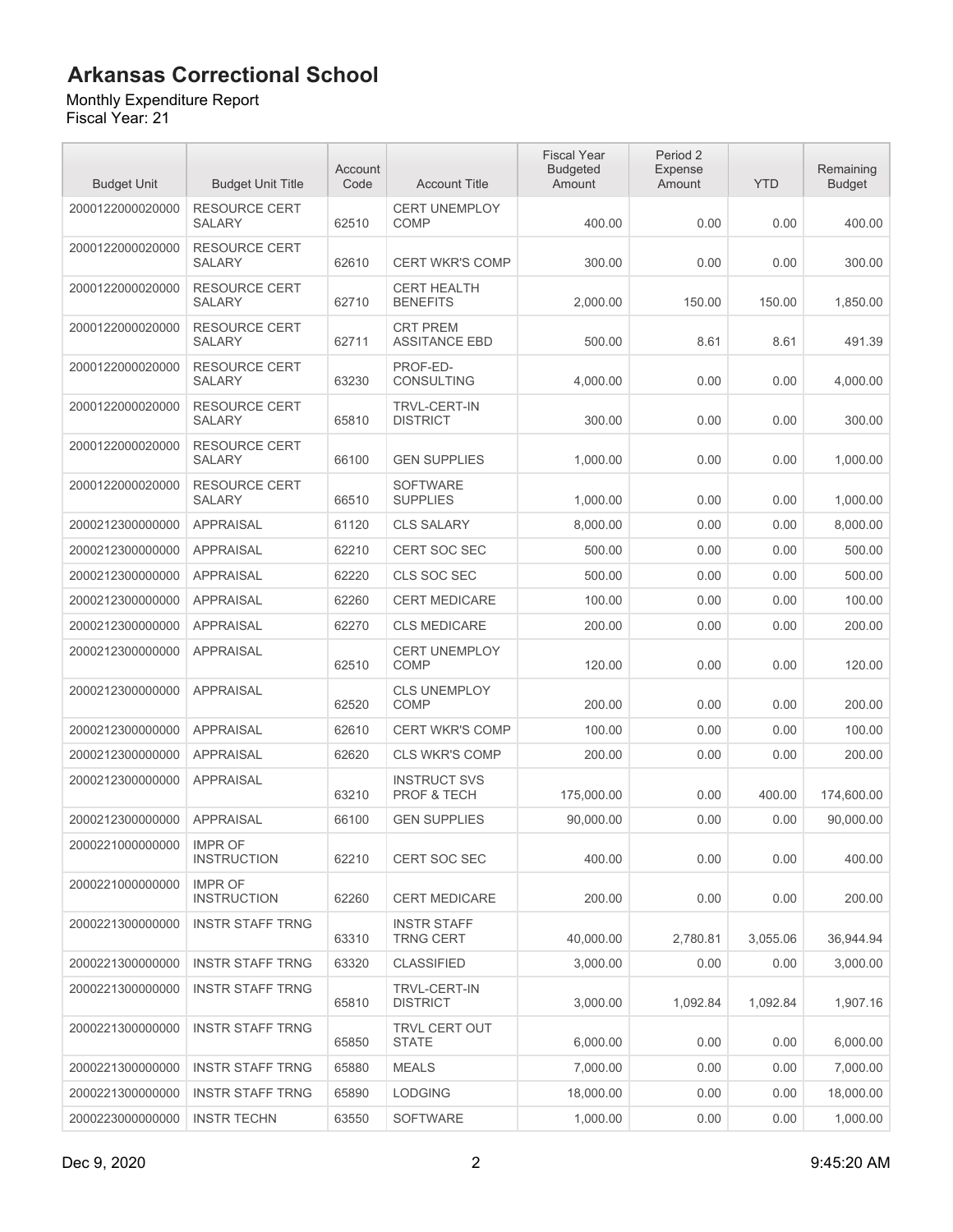#### Monthly Expenditure Report

| <b>Budget Unit</b> | <b>Budget Unit Title</b> | Account<br>Code | <b>Account Title</b>                         | <b>Fiscal Year</b><br><b>Budgeted</b><br>Amount | Period 2<br>Expense<br>Amount | <b>YTD</b> | Remaining<br><b>Budget</b> |
|--------------------|--------------------------|-----------------|----------------------------------------------|-------------------------------------------------|-------------------------------|------------|----------------------------|
|                    |                          |                 | <b>LICENSE</b>                               |                                                 |                               |            |                            |
| 2000223000000000   | <b>INSTR TECHN</b>       | 63900           | OTHER PURC<br>PROF/TECH SVS                  | 40,000.00                                       | 0.00                          | 0.00       | 40,000.00                  |
| 2000223000000000   | <b>INSTR TECHN</b>       | 64320           | <b>TECH REPAIRS &amp;</b><br><b>MAIN</b>     | 1,000.00                                        | 0.00                          | 0.00       | 1,000.00                   |
| 2000223000000000   | <b>INSTR TECHN</b>       | 66500           | <b>TECHN SUPPLIES</b>                        | 10,000.00                                       | 0.00                          | 0.00       | 10,000.00                  |
| 2000223000000000   | <b>INSTR TECHN</b>       | 66510           | <b>SOFTWARE</b><br><b>SUPPLIES</b>           | 150,000.00                                      | 0.00                          | 0.00       | 150,000.00                 |
| 2000223000000000   | <b>INSTR TECHN</b>       | 66527           | <b>LOW VALUE</b><br><b>EQUIPMENT</b>         | 30,000.00                                       | 0.00                          | 0.00       | 30,000.00                  |
| 2000223000000000   | <b>INSTR TECHN</b>       | 67390           | <b>OTHER</b><br><b>EQUIPMENT</b>             | 30,000.00                                       | 0.00                          | 0.00       | 30,000.00                  |
| 2000232100000000   | <b>SUPT</b>              | 61120           | <b>CLS SALARY</b>                            | 45,000.00                                       | 0.00                          | 0.00       | 45.000.00                  |
| 2000232100000000   | <b>SUPT</b>              | 62210           | <b>CERT SOC SEC</b>                          | 8,537.40                                        | 687.91                        | 1,375.82   | 7,161.58                   |
| 2000232100000000   | <b>SUPT</b>              | 62220           | CLS SOC SEC                                  | 2,800.00                                        | 0.00                          | 0.00       | 2,800.00                   |
| 2000232100000000   | <b>SUPT</b>              | 62260           | <b>CERT MEDICARE</b>                         | 2,005.61                                        | 160.88                        | 321.76     | 1,683.85                   |
| 2000232100000000   | <b>SUPT</b>              | 62270           | <b>CLS MEDICARE</b>                          | 700.00                                          | 0.00                          | 0.00       | 700.00                     |
| 2000232100000000   | <b>SUPT</b>              | 62510           | <b>CERT UNEMPLOY</b><br><b>COMP</b>          | 200.00                                          | 0.00                          | 0.00       | 200.00                     |
| 2000232100000000   | <b>SUPT</b>              | 62520           | <b>CLS UNEMPLOY</b><br><b>COMP</b>           | 200.00                                          | 0.00                          | 0.00       | 200.00                     |
| 2000232100000000   | <b>SUPT</b>              | 62610           | <b>CERT WKR'S COMP</b>                       | 300.00                                          | 0.00                          | 0.00       | 300.00                     |
| 2000232100000000   | <b>SUPT</b>              | 62620           | <b>CLS WKR'S COMP</b>                        | 200.00                                          | 0.00                          | 0.00       | 200.00                     |
| 2000232100000000   | <b>SUPT</b>              | 62710           | <b>CERT HEALTH</b><br><b>BENEFITS</b>        | 1,200.00                                        | 100.00                        | 200.00     | 1,000.00                   |
| 2000232100000000   | <b>SUPT</b>              | 62711           | <b>CRT PREM</b><br><b>ASSITANCE EBD</b>      | 300.00                                          | 6.38                          | 12.76      | 287.24                     |
| 2000232100000000   | <b>SUPT</b>              | 62720           | <b>CLS HEALTH</b><br><b>BENEFITS</b>         | 1,200.00                                        | 0.00                          | 0.00       | 1,200.00                   |
| 2000232100000000   | <b>SUPT</b>              | 62721           | <b>CLS PREM</b><br>ASSISTANCE EBD            | 300.00                                          | 0.00                          | 0.00       | 300.00                     |
| 2000232100000000   | <b>SUPT</b>              | 63441           | LEGAL-LIT                                    | 3,000.00                                        | 0.00                          | 0.00       | 3,000.00                   |
| 2000232100000000   | <b>SUPT</b>              | 63445           | LEGAL-RES&OPIN                               | 5,000.00                                        | 22.50                         | 90.00      | 4,910.00                   |
| 2000232100000000   | <b>SUPT</b>              | 63900           | OTHER PURC<br>PROF/TECH SVS                  | 30.000.00                                       | 0.00                          | 0.00       | 30,000.00                  |
| 2000232100000000   | <b>SUPT</b>              | 63901           | <b>RESEARCH</b>                              | 0.00                                            | 84.045.00                     | 84,045.00  | $-84,045.00$               |
| 2000232100000000   | <b>SUPT</b>              | 64420           | <b>RENTAL EQUIP &amp;</b><br><b>VEHICLES</b> | 4.000.00                                        | 148.50                        | 148.50     | 3,851.50                   |
| 2000232100000000   | <b>SUPT</b>              | 65210           | <b>PROPERTY</b><br><b>INSURANCE</b>          | 5,000.00                                        | 0.00                          | 4,133.17   | 866.83                     |
| 2000232100000000   | <b>SUPT</b>              | 65240           | <b>FLEET INSURANCE</b>                       | 15,000.00                                       | 0.00                          | 11,112.00  | 3,888.00                   |
| 2000232100000000   | <b>SUPT</b>              | 65290           | <b>OTHER</b><br><b>INSURANCE</b>             | 500.00                                          | 0.00                          | 0.00       | 500.00                     |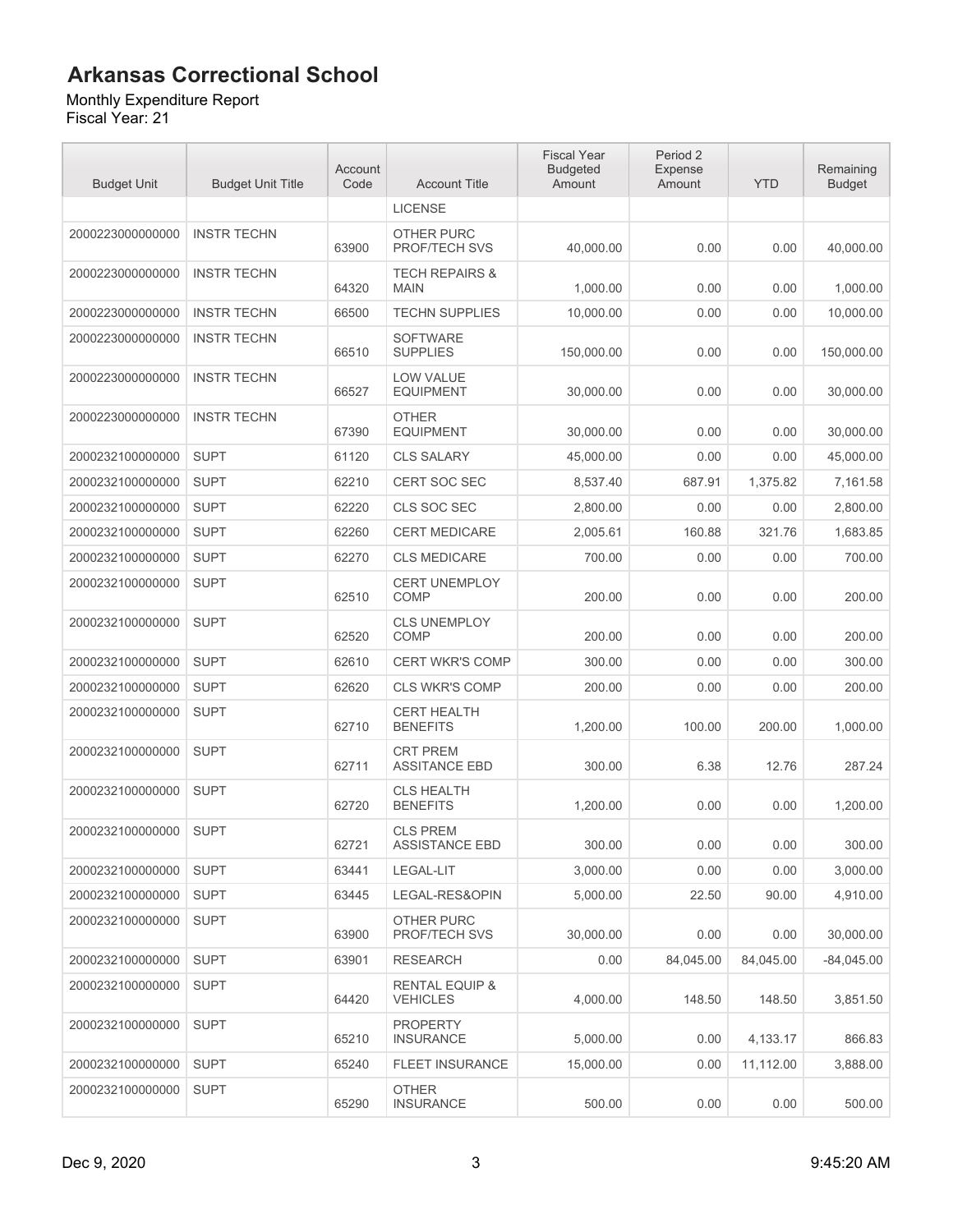Monthly Expenditure Report

| <b>Budget Unit</b> | <b>Budget Unit Title</b> | Account<br>Code | <b>Account Title</b>                    | <b>Fiscal Year</b><br><b>Budgeted</b><br>Amount | Period 2<br>Expense<br>Amount | <b>YTD</b> | Remaining<br><b>Budget</b> |
|--------------------|--------------------------|-----------------|-----------------------------------------|-------------------------------------------------|-------------------------------|------------|----------------------------|
| 2000232100000000   | <b>SUPT</b>              | 65310           | <b>TELEPHONE</b>                        | 15,000.00                                       | 515.02                        | 1,061.36   | 13,938.64                  |
| 2000232100000000   | <b>SUPT</b>              | 65311           | <b>EMAIL PYMNT</b>                      | 15.000.00                                       | 0.00                          | 992.52     | 14.007.48                  |
| 2000232100000000   | <b>SUPT</b>              | 65320           | <b>POSTAGE</b>                          | 1,500.00                                        | 0.00                          | 0.00       | 1,500.00                   |
| 2000232100000000   | <b>SUPT</b>              | 65400           | <b>ADVERTISING</b>                      | 1,500.00                                        | 0.00                          | 0.00       | 1,500.00                   |
| 2000232100000000   | <b>SUPT</b>              | 65500           | <b>PRINTING &amp;</b><br><b>BINDING</b> | 2,000.00                                        | 0.00                          | 0.00       | 2,000.00                   |
| 2000232100000000   | <b>SUPT</b>              | 65810           | <b>TRVL-CERT-IN</b><br><b>DISTRICT</b>  | 1,000.00                                        | 0.00                          | 0.00       | 1,000.00                   |
| 2000232100000000   | <b>SUPT</b>              | 65880           | <b>MEALS</b>                            | 500.00                                          | 0.00                          | 0.00       | 500.00                     |
| 2000232100000000   | <b>SUPT</b>              | 65890           | <b>LODGING</b>                          | 600.00                                          | 0.00                          | 0.00       | 600.00                     |
| 2000232100000000   | <b>SUPT</b>              | 66100           | <b>GEN SUPPLIES</b>                     | 8,000.00                                        | 2,457.29                      | 2,626.82   | 5,373.18                   |
| 2000232100000000   | <b>SUPT</b>              | 66220           | <b>ELECTRICITY</b>                      | 15,000.00                                       | 0.00                          | 1,169.81   | 13,830.19                  |
| 2000232100000000   | <b>SUPT</b>              | 66430           | <b>PERIODICALS</b>                      | 500.00                                          | 0.00                          | 0.00       | 500.00                     |
| 2000232100000000   | <b>SUPT</b>              | 67390           | <b>OTHER</b><br><b>EQUIPMENT</b>        | 5,000.00                                        | 0.00                          | 0.00       | 5,000.00                   |
| 2000232100000000   | <b>SUPT</b>              | 68100           | <b>DUES AND FEES</b>                    | 1,500.00                                        | 0.00                          | 0.00       | 1,500.00                   |
| 2000232100000000   | <b>SUPT</b>              | 68117           | <b>ASBA DUES/FEES</b>                   | 0.00                                            | 0.00                          | 400.00     | $-400.00$                  |
| 2000239100000000   | CHIEF ADM OFFI           | 62210           | <b>CERT SOC SEC</b>                     | 8,537.17                                        | 737.74                        | 1,475.48   | 7,061.69                   |
| 2000239100000000   | CHIEF ADM OFFI           | 62260           | <b>CERT MEDICARE</b>                    | 2,122.11                                        | 172.54                        | 345.08     | 1,777.03                   |
| 2000239100000000   | CHIEF ADM OFFI           | 62510           | <b>CERT UNEMPLOY</b><br>COMP            | 200.00                                          | 0.00                          | 0.00       | 200.00                     |
| 2000239100000000   | CHIEF ADM OFFI           | 62610           | <b>CERT WKR'S COMP</b>                  | 300.00                                          | 0.00                          | 0.00       | 300.00                     |
| 2000239100000000   | CHIEF ADM OFFI           | 65810           | <b>TRVL-CERT-IN</b><br><b>DISTRICT</b>  | 1,000.00                                        | 0.00                          | 0.00       | 1,000.00                   |
| 2000239100000000   | CHIEF ADM OFFI           | 65880           | <b>MEALS</b>                            | 500.00                                          | 0.00                          | 0.00       | 500.00                     |
| 2000239100000000   | CHIEF ADM OFFI           | 65890           | <b>LODGING</b>                          | 800.00                                          | 0.00                          | 0.00       | 800.00                     |
| 2000239100000000   | CHIEF ADM OFFI           | 66100           | <b>GEN SUPPLIES</b>                     | 3,000.00                                        | 0.00                          | 0.00       | 3,000.00                   |
| 2000239100000000   | CHIEF ADM OFFI           | 67320           | <b>VEHICLES</b>                         | 25,000.00                                       | 0.00                          | 0.00       | 25,000.00                  |
| 2000239100000000   | CHIEF ADM OFFI           | 68100           | <b>DUES AND FEES</b>                    | 500.00                                          | 0.00                          | 0.00       | 500.00                     |
| 2000241000000000   | <b>PRINCIPAL</b>         | 61120           | <b>CLS SALARY</b>                       | 52,146.00                                       | 4,180.92                      | 8,361.84   | 43,784.16                  |
| 2000241000000000   | <b>PRINCIPAL</b>         | 62210           | CERT SOC SEC                            | 53,294.08                                       | 4,059.90                      | 4,059.90   | 49,234.18                  |
| 2000241000000000   | <b>PRINCIPAL</b>         | 62220           | CLS SOC SEC                             | 3,233.05                                        | 233.00                        | 466.00     | 2,767.05                   |
| 2000241000000000   | <b>PRINCIPAL</b>         | 62260           | <b>CERT MEDICARE</b>                    | 12,463.94                                       | 949.50                        | 949.50     | 11,514.44                  |
| 2000241000000000   | <b>PRINCIPAL</b>         | 62270           | <b>CLS MEDICARE</b>                     | 755.12                                          | 54.49                         | 108.98     | 646.14                     |
| 2000241000000000   | <b>PRINCIPAL</b>         | 62510           | <b>CERT UNEMPLOY</b><br><b>COMP</b>     | 1,000.00                                        | 0.00                          | 0.00       | 1,000.00                   |
| 2000241000000000   | <b>PRINCIPAL</b>         | 62520           | <b>CLS UNEMPLOY</b><br><b>COMP</b>      | 200.00                                          | 0.00                          | 0.00       | 200.00                     |
| 2000241000000000   | <b>PRINCIPAL</b>         | 62610           | <b>CERT WKR'S COMP</b>                  | 2,000.00                                        | 0.00                          | 0.00       | 2,000.00                   |
| 2000241000000000   | <b>PRINCIPAL</b>         | 62620           | CLS WKR'S COMP                          | 300.00                                          | 0.00                          | 0.00       | 300.00                     |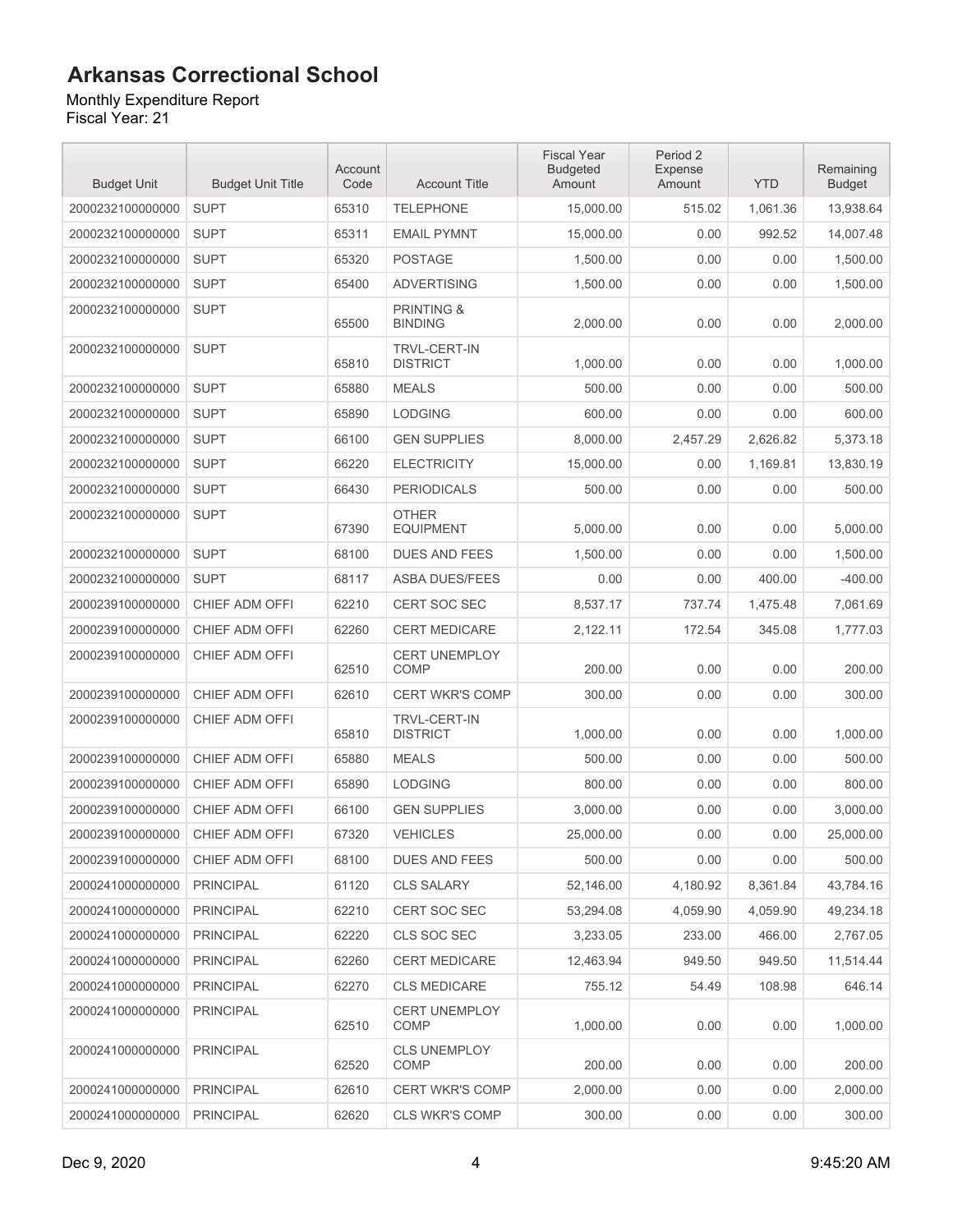Monthly Expenditure Report

| <b>Budget Unit</b> | <b>Budget Unit Title</b> | Account<br>Code | <b>Account Title</b>                         | <b>Fiscal Year</b><br><b>Budgeted</b><br>Amount | Period 2<br>Expense<br>Amount | <b>YTD</b> | Remaining<br><b>Budget</b> |
|--------------------|--------------------------|-----------------|----------------------------------------------|-------------------------------------------------|-------------------------------|------------|----------------------------|
| 2000241000000000   | <b>PRINCIPAL</b>         | 62710           | <b>CERT HEALTH</b><br><b>BENEFITS</b>        | 15,000.00                                       | 946.02                        | 946.02     | 14,053.98                  |
| 2000241000000000   | <b>PRINCIPAL</b>         | 62711           | <b>CRT PREM</b><br><b>ASSITANCE EBD</b>      | 3,000.00                                        | 191.89                        | 191.89     | 2,808.11                   |
| 2000241000000000   | <b>PRINCIPAL</b>         | 62720           | <b>CLS HEALTH</b><br><b>BENEFITS</b>         | 1,200.00                                        | 0.00                          | 0.00       | 1,200.00                   |
| 2000241000000000   | <b>PRINCIPAL</b>         | 62721           | <b>CLS PREM</b><br><b>ASSISTANCE EBD</b>     | 200.00                                          | 0.00                          | 0.00       | 200.00                     |
| 2000241000000000   | <b>PRINCIPAL</b>         | 64420           | <b>RENTAL EQUIP &amp;</b><br><b>VEHICLES</b> | 20,000.00                                       | 931.99                        | 2,150.48   | 17,849.52                  |
| 2000241000000000   | <b>PRINCIPAL</b>         | 65810           | <b>TRVL-CERT-IN</b><br><b>DISTRICT</b>       | 1,000.00                                        | 0.00                          | 0.00       | 1,000.00                   |
| 2000241000000000   | <b>PRINCIPAL</b>         | 65880           | <b>MEALS</b>                                 | 500.00                                          | 0.00                          | 0.00       | 500.00                     |
| 2000241000000000   | <b>PRINCIPAL</b>         | 65890           | <b>LODGING</b>                               | 500.00                                          | 0.00                          | 0.00       | 500.00                     |
| 2000241000000000   | <b>PRINCIPAL</b>         | 66100           | <b>GEN SUPPLIES</b>                          | 10.000.00                                       | 0.00                          | 0.00       | 10,000.00                  |
| 2000241000000000   | <b>PRINCIPAL</b>         | 66110           | <b>COPIER</b><br><b>OVERAGES</b>             | 1,000.00                                        | 0.00                          | 0.00       | 1,000.00                   |
| 2000250100000000   | <b>BUSINESS SER</b>      | 61120           | <b>CLS SALARY</b>                            | 176.025.10                                      | 14,358.76                     | 28,717.52  | 147,307.58                 |
| 2000250100000000   | <b>BUSINESS SER</b>      | 62220           | CLS SOC SEC                                  | 10,913.56                                       | 843.17                        | 1,686.34   | 9,227.22                   |
| 2000250100000000   | <b>BUSINESS SER</b>      | 62270           | <b>CLS MEDICARE</b>                          | 2,552.36                                        | 197.19                        | 394.38     | 2,157.98                   |
| 2000250100000000   | <b>BUSINESS SER</b>      | 62520           | <b>CLS UNEMPLOY</b><br><b>COMP</b>           | 400.00                                          | 0.00                          | 0.00       | 400.00                     |
| 2000250100000000   | <b>BUSINESS SER</b>      | 62620           | <b>CLS WKR'S COMP</b>                        | 500.00                                          | 0.00                          | 0.00       | 500.00                     |
| 2000250100000000   | <b>BUSINESS SER</b>      | 62720           | <b>CLS HEALTH</b><br><b>BENEFITS</b>         | 2,400.00                                        | 200.00                        | 400.00     | 2,000.00                   |
| 2000250100000000   | <b>BUSINESS SER</b>      | 62721           | <b>CLS PREM</b><br><b>ASSISTANCE EBD</b>     | 500.00                                          | 25.86                         | 51.72      | 448.28                     |
| 2000250100000000   | <b>BUSINESS SER</b>      | 65820           | <b>TRVL-CLS IN</b><br><b>DISTRICT</b>        | 500.00                                          | 0.00                          | 0.00       | 500.00                     |
| 2000250100000000   | <b>BUSINESS SER</b>      | 65880           | <b>MEALS</b>                                 | 500.00                                          | 0.00                          | 0.00       | 500.00                     |
| 2000250100000000   | <b>BUSINESS SER</b>      | 65890           | <b>LODGING</b>                               | 500.00                                          | 0.00                          | 0.00       | 500.00                     |
| 2000250100000000   | <b>BUSINESS SER</b>      | 66100           | <b>GEN SUPPLIES</b>                          | 2,000.00                                        | 0.00                          | 0.00       | 2,000.00                   |
| 2000258000000000   | ADM TECN SER             | 61120           | <b>CLS SALARY</b>                            | 56,021.00                                       | 4,503.83                      | 9,007.66   | 47,013.34                  |
| 2000258000000000   | ADM TECN SER             | 62220           | CLS SOC SEC                                  | 3,473.30                                        | 265.98                        | 531.96     | 2,941.34                   |
| 2000258000000000   | ADM TECN SER             | 62270           | <b>CLS MEDICARE</b>                          | 812.30                                          | 62.21                         | 124.42     | 687.88                     |
| 2000258000000000   | ADM TECN SER             | 62520           | <b>CLS UNEMPLOY</b><br>COMP                  | 200.00                                          | 0.00                          | 0.00       | 200.00                     |
| 2000258000000000   | ADM TECN SER             | 62620           | <b>CLS WKR'S COMP</b>                        | 200.00                                          | 0.00                          | 0.00       | 200.00                     |
| 2000258000000000   | ADM TECN SER             | 62720           | <b>CLS HEALTH</b><br><b>BENEFITS</b>         | 900.00                                          | 46.02                         | 92.04      | 807.96                     |
| 2000258000000000   | ADM TECN SER             | 62721           | <b>CLS PREM</b><br><b>ASSISTANCE EBD</b>     | 100.00                                          | 0.00                          | 0.00       | 100.00                     |
| 2000258000000000   | ADM TECN SER             | 63530           | SOFTWARE                                     | 1,000.00                                        | 8,131.00                      | 8,131.00   | $-7,131.00$                |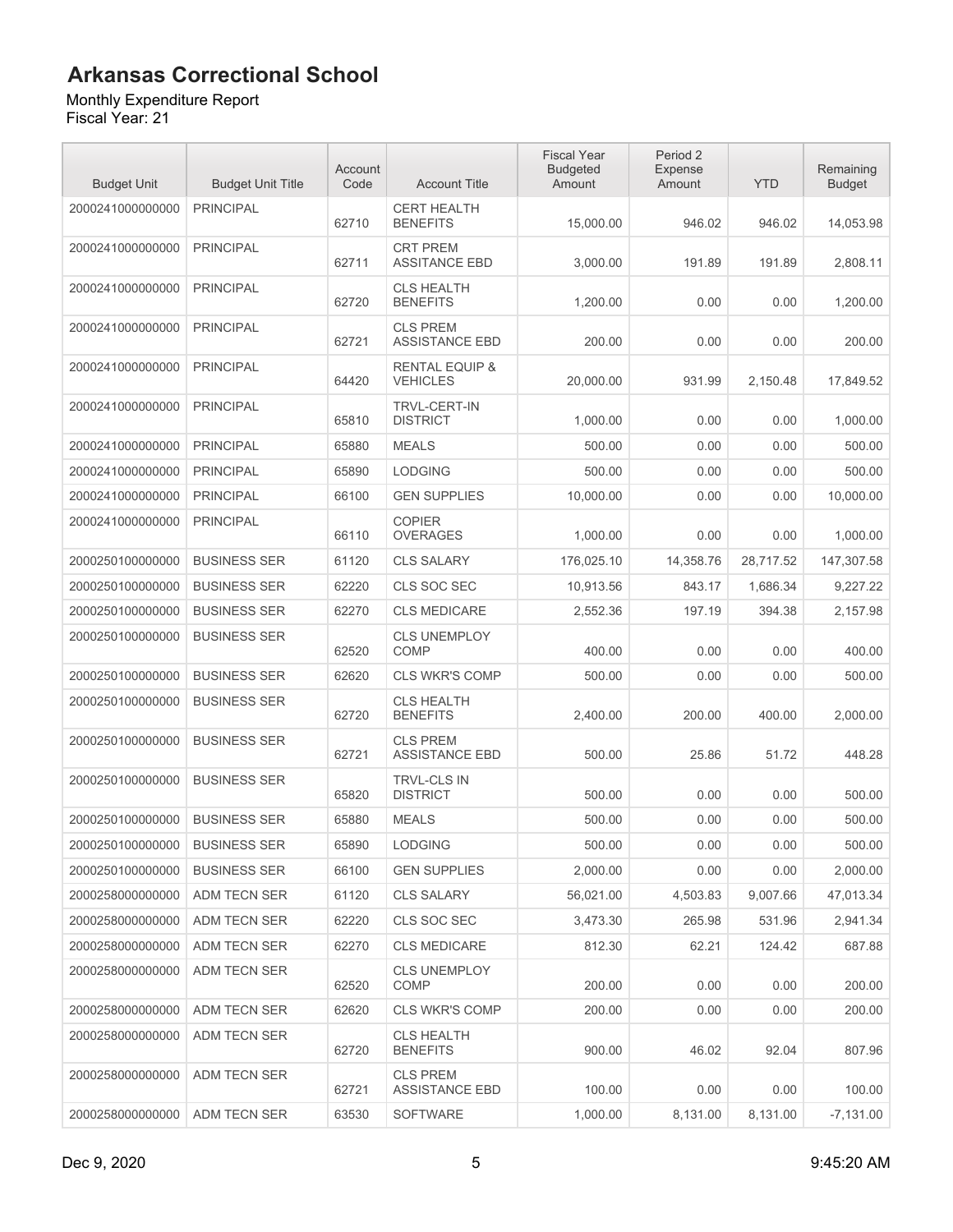#### Monthly Expenditure Report

| <b>Budget Unit</b> | <b>Budget Unit Title</b>            | Account<br>Code | <b>Account Title</b>                    | <b>Fiscal Year</b><br><b>Budgeted</b><br>Amount | Period 2<br>Expense<br>Amount | <b>YTD</b> | Remaining<br><b>Budget</b> |
|--------------------|-------------------------------------|-----------------|-----------------------------------------|-------------------------------------------------|-------------------------------|------------|----------------------------|
|                    |                                     |                 | <b>MAINTENANCE &amp;</b><br>SU          |                                                 |                               |            |                            |
| 2000258000000000   | ADM TECN SER                        | 63560           | <b>INFORMATION</b><br><b>TECHNOLOGY</b> | 3,000.00                                        | 0.00                          | 0.00       | 3,000.00                   |
| 2000258000000000   | ADM TECN SER                        | 63900           | OTHER PURC<br>PROF/TECH SVS             | 7,000.00                                        | 0.00                          | 95.00      | 6,905.00                   |
| 2000258000000000   | ADM TECN SER                        | 65860           | TRVL CLS OUT<br><b>STATE</b>            | 500.00                                          | 0.00                          | 0.00       | 500.00                     |
| 2000258000000000   | <b>ADM TECN SER</b>                 | 65880           | <b>MEALS</b>                            | 300.00                                          | 0.00                          | 0.00       | 300.00                     |
| 2000258000000000   | ADM TECN SER                        | 65890           | <b>LODGING</b>                          | 500.00                                          | 0.00                          | 0.00       | 500.00                     |
| 2000258000000000   | ADM TECN SER                        | 66500           | <b>TECHN SUPPLIES</b>                   | 4,000.00                                        | 125.27                        | 125.27     | 3,874.73                   |
| 2000258000000000   | <b>ADM TECN SER</b>                 | 66510           | <b>SOFTWARE</b><br><b>SUPPLIES</b>      | 2.000.00                                        | 0.00                          | 0.00       | 2,000.00                   |
| 2000258000000000   | <b>ADM TECN SER</b>                 | 66527           | LOW VALUE<br><b>EQUIPMENT</b>           | 4,000.00                                        | 0.00                          | 0.00       | 4,000.00                   |
| 2000258000000000   | <b>ADM TECN SER</b>                 | 67390           | <b>OTHER</b><br><b>EQUIPMENT</b>        | 6,000.00                                        | 0.00                          | 0.00       | 6,000.00                   |
| 2000261000000000   | OPER BUILD                          | 64310           | NON-TECH REPAIR<br>& MAINT              | 15,000.00                                       | 0.00                          | 0.00       | 15,000.00                  |
| 2000265000000000   | <b>VEHICLE</b>                      | 64310           | <b>NON-TECH REPAIR</b><br>& MAINT       | 12,000.00                                       | 0.00                          | 0.00       | 12,000.00                  |
| 2000265000000000   | <b>VEHICLE</b>                      | 66100           | <b>GEN SUPPLIES</b>                     | 1,000.00                                        | 0.00                          | 0.00       | 1,000.00                   |
| 2000265000000000   | <b>VEHICLE</b>                      | 66260           | <b>GASOLINE/DIESEL</b>                  | 15,000.00                                       | 245.00                        | 490.33     | 14,509.67                  |
| 3000452000000000   | <b>BUILDING</b><br>NONINSTRUCTIONAL | 64500           | CONSTRUCTION<br><b>SERVICES</b>         | 150,000.00                                      | 0.00                          | 0.00       | 150,000.00                 |
| 6510221000000000   | <b>CURR SUPERVISION</b>             | 61110           | <b>CERT SALARY</b>                      | 45,541.58                                       | 9,823.75                      | 9,823.75   | 35,717.83                  |
| 6510221000000000   | <b>CURR SUPERVISION</b>             | 62210           | CERT SOC SEC                            | 4,047.24                                        | 581.46                        | 581.46     | 3,465.78                   |
| 6510221000000000   | <b>CURR SUPERVISION</b>             | 62260           | <b>CERT MEDICARE</b>                    | 946.54                                          | 135.99                        | 135.99     | 810.55                     |
| 6510221000000000   | <b>CURR SUPERVISION</b>             | 62310           | CERT TCH RET-<br><b>CONT</b>            | 9,503.53                                        | 1.424.44                      | 1,424.44   | 8,079.09                   |
| 6510221000000000   | CURR SUPERVISION                    | 62510           | CERT UNEMPLOY<br>COMP                   | 200.00                                          | 0.00                          | 0.00       | 200.00                     |
| 6510221000000000   | <b>CURR SUPERVISION</b>             | 62610           | <b>CERT WKR'S COMP</b>                  | 200.00                                          | 0.00                          | 0.00       | 200.00                     |
| 6510221000000000   | <b>CURR SUPERVISION</b>             | 62710           | <b>CERT HEALTH</b><br><b>BENEFITS</b>   | 3,423.84                                        | 523.74                        | 523.74     | 2,900.10                   |
| 6510221000000000   | <b>CURR SUPERVISION</b>             | 62711           | <b>CRT PREM</b><br><b>ASSITANCE EBD</b> | 96.38                                           | 12.76                         | 12.76      | 83.62                      |
| 6510221000000000   | <b>CURR SUPERVISION</b>             | 66100           | <b>GEN SUPPLIES</b>                     | 2,845.57                                        | 0.00                          | 0.00       | 2,845.57                   |
| 6610141000000000   | AD BASIC ED                         | 61110           | CERT SALARY                             | 169,349.25                                      | 14,176.34                     | 14,176.34  | 155, 172.91                |
| 6610141000000000   | AD BASIC ED                         | 62210           | CERT SOC SEC                            | 10,500.00                                       | 837.60                        | 837.60     | 9,662.40                   |
| 6610141000000000   | AD BASIC ED                         | 62260           | <b>CERT MEDICARE</b>                    | 2,456.00                                        | 195.89                        | 195.89     | 2,260.11                   |
| 6610141000000000   | AD BASIC ED                         | 62310           | CERT TCH RET-<br><b>CONT</b>            | 24,555.67                                       | 2,055.57                      | 2,055.57   | 22,500.10                  |